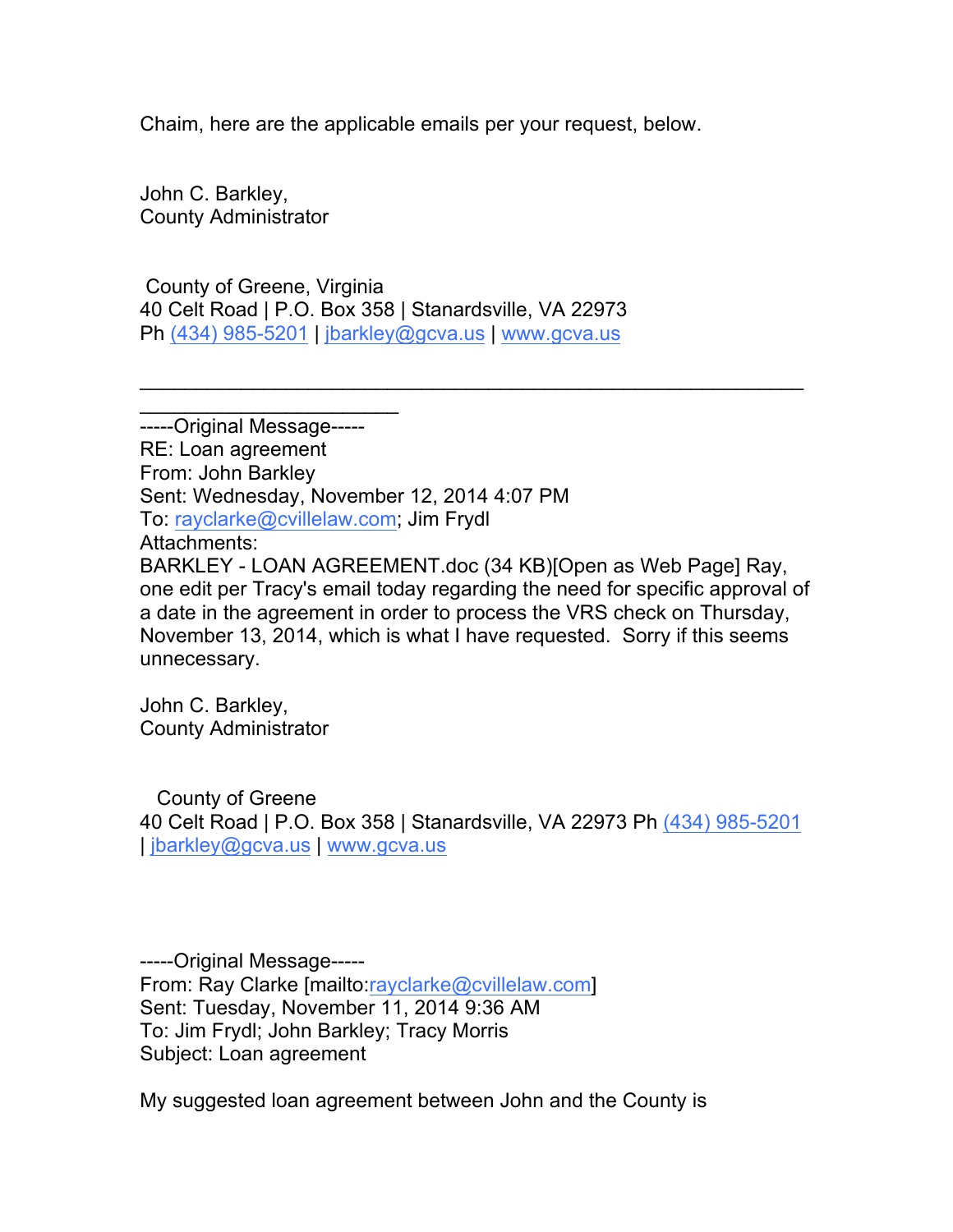attached. I have tried to leave as much flexibility as possible while protecting the County's interest as well. It can be modified as the parties see fit. Ray

-----------------------------------------------------------------------------------------------

RE: VRS Status Tracy Morris You replied on 11/12/2014 11:38 PM. Sent: Wednesday, November 12, 2014 3:51 PM To: John Barkley; Jim Frydl; David Cox; rayclarke@cvillelaw.com John:

I received an email from you last week requesting payment be made per the approval of Jim. When you and I discussed this email, I advised you that I could not process a check prior to having the signed contract and the approval of the Board. If the Board approves the payment to be cut prior to payroll, then I will be happy to have Kim process this for you on Thursday. Please be sure this is discussed at some point tonight.

Thanks!

Tracy J. Morris, MPA Deputy County Administrator Finance Director County of Greene (434) 985-5201 Phone (434) 985-3705 Fax

From: John Barkley Sent: Wednesday, November 12, 2014 9:13 AM To: Tracy Morris; Jim Frydl; David Cox; rayclarke@cvillelaw.com Subject: RE: VRS Status

Tracy,

Sounds good – with one exception, that you and I agreed when we discussed this last week to make sure that Kim has my check ready for me this Thursday subject to Board approval Wednesday. This part needs to be done now and not wait until 11/25. I need to prepare for the payroll deduction ahead of time.

Thanks,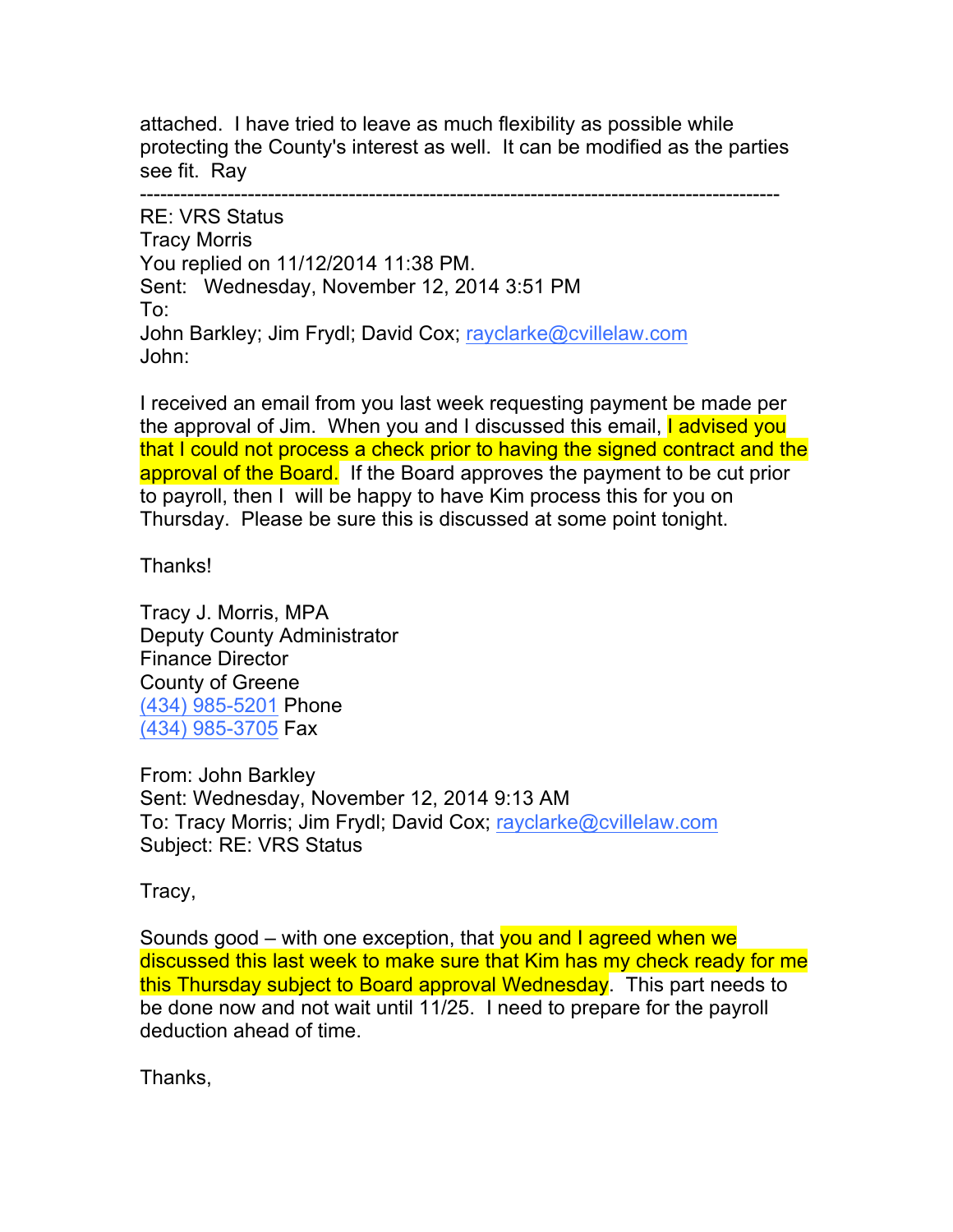John C. Barkley, County Administrator

cid:image001.gif@01C68006.85380D00County of Greene 40 Celt Road | P.O. Box 358 | Stanardsville, VA 22973 Ph (434) 985-5201 | jbarkley@gcva.us | www.gcva.us

From: Tracy Morris Sent: Monday, November 10, 2014 4:55 PM To: John Barkley; Jim Frydl; David Cox; rayclarke@cvillelaw.com Subject: VRS Status

I have provided John a copy of the register for the upcoming November payroll. Once the Board of Supervisors has approved the contract and the second reading, I will instruct Lisa to pay the County's portion and John's portion to VRS. Kim will be instructed to process a check to John which will be given to him with his monthly payroll. The County will pay employees on the 25th of this month because of the holiday. Please let me know if there is anything further you need from me. I am out of the office on Wednesday with appointments, but can be available for the meeting if needed.

I will notify VRS and the auditors after this issue has been resolved.

Thanks!

Tracy J. Morris, MPA Deputy County Administrator Finance Director County of Greene (434) 985-5201 Phone (434) 985-3705 Fax

--------------------------------------------------------------------------------------------------

Re: John C. Barkley Ray Clarke [rayclarke@cvillelaw.com] You replied on 11/10/2014 4:13 PM. Sent: Monday, November 10, 2014 3:17 PM To: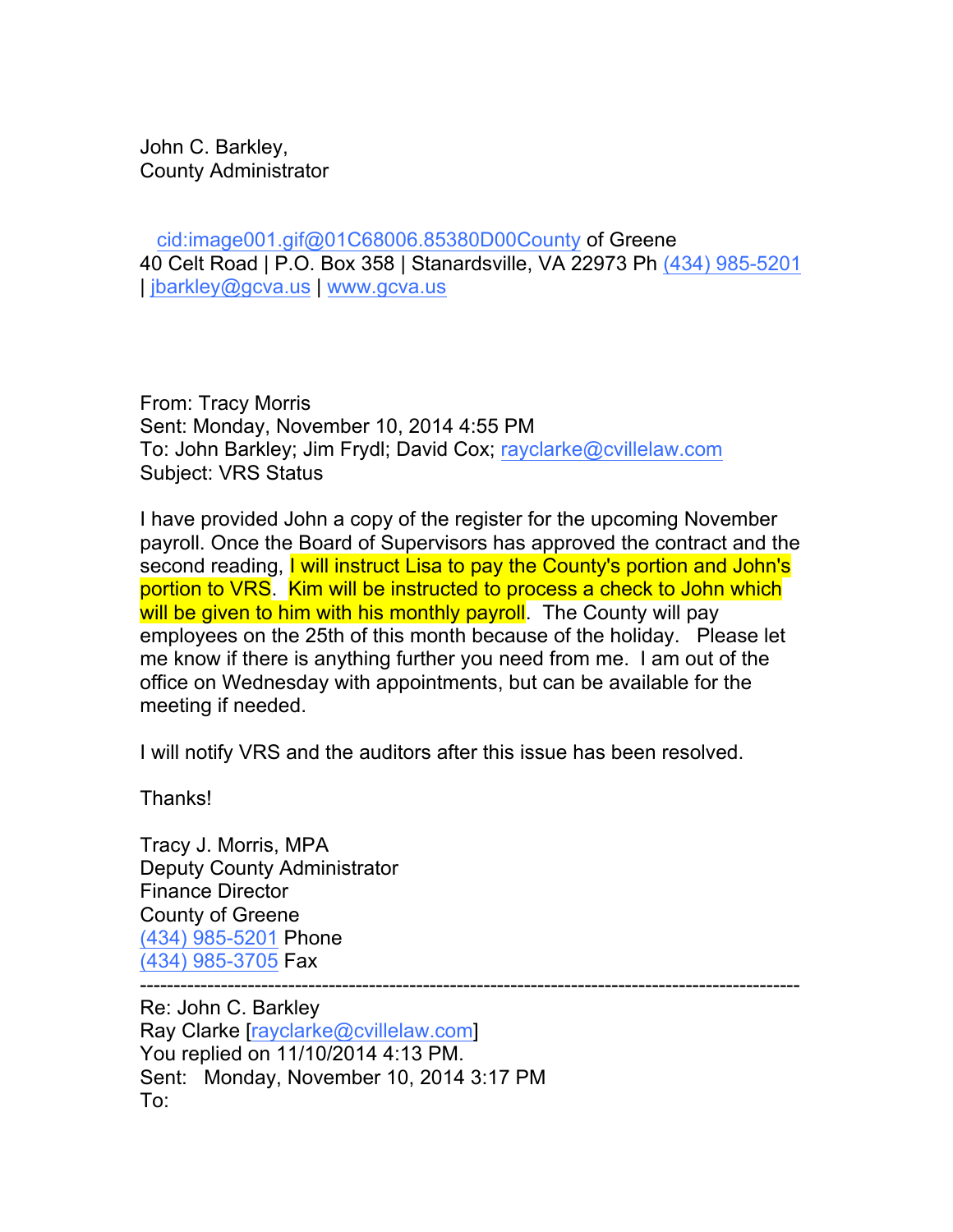Jim Frydl; Tracy Morris; John Barkley After all is said and done, we will proceed as originally discussed, notwithstanding potential IRS issues which I am currently unaware of. The question revolved around potential tax liability for the initial payout. I will have the contract to John before Wednesday night for his and the board's consideration.

------------------------------------------------------------------------------------------------- RE: VRS John Barkley Sent: Monday, November 10, 2014 3:00 PM To: Jim Frydl; rayclarke@cvillelaw.com Attachments: Contract\_Addendum\_2\_CA\_11~1.docx (45 KB)[Open as Web Page] Please see the draft agreement and edit as y'all see fit ...

John C. Barkley, County Administrator

County of Greene 40 Celt Road | P.O. Box 358 | Stanardsville, VA 22973 Ph (434) 985-5201 | jbarkley@gcva.us | www.gcva.us

------------------------------------------------------------------------------------

RE: John C. Barkley John Barkley You forwarded this message on 11/10/2014 6:07 PM. Sent: Monday, November 10, 2014 2:29 PM To: Jim Frydl; rayclarke@cvillelaw.com; Tracy Morris Tracy and I have discussed the matter will proceed per the Board action. The only thing I need now is a draft payback agreement to sign.

John C. Barkley, County Administrator

County of Greene 40 Celt Road | P.O. Box 358 | Stanardsville, VA 22973 Ph (434) 985-5201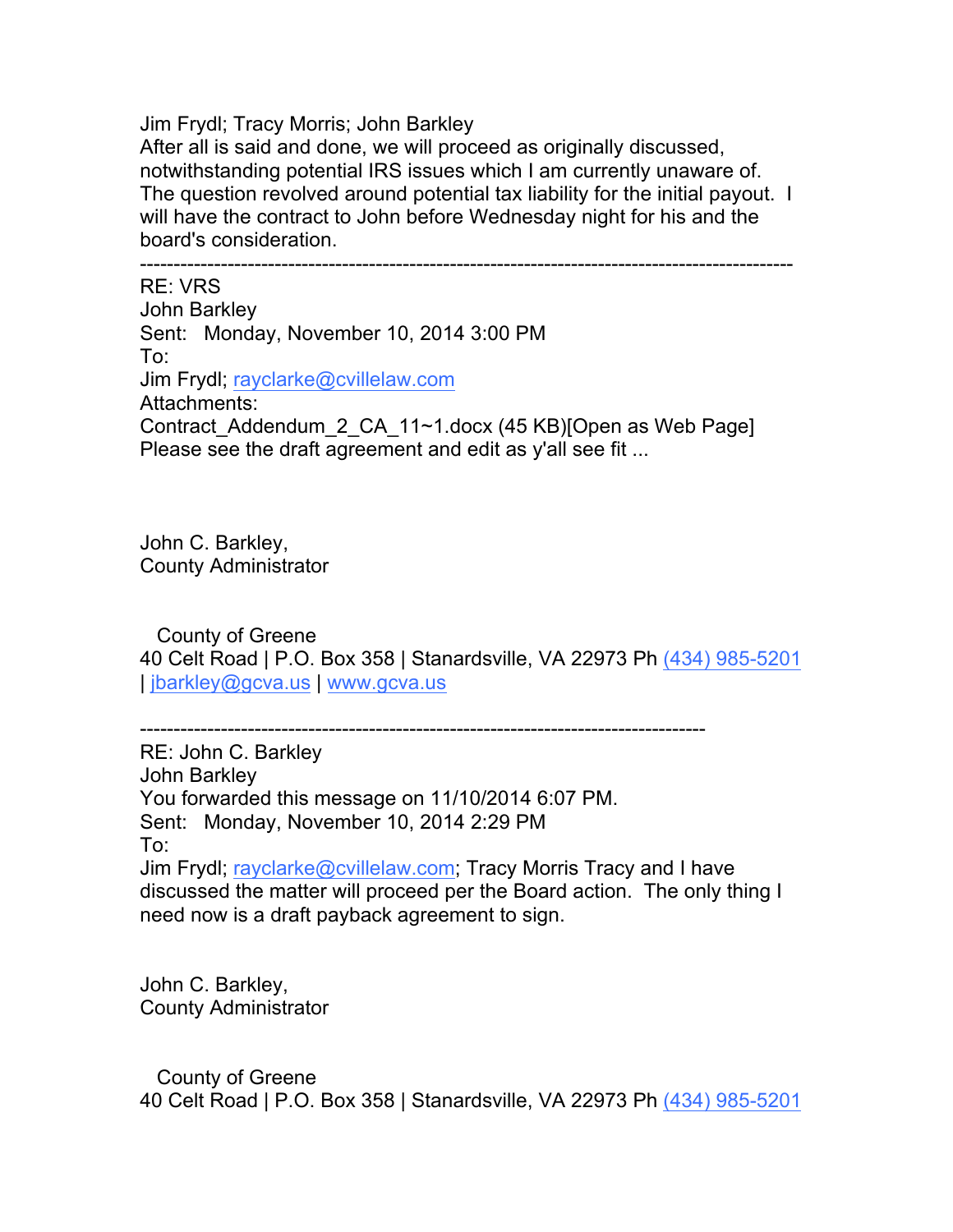| jbarkley@gcva.us | www.gcva.us

-----Original Message----- From: Jim Frydl Sent: Monday, November 10, 2014 1:58 PM To: rayclarke@cvillelaw.com; Tracy Morris; John Barkley Subject: RE: John C. Barkley

The query to VRS is all well and good, but what happened to the original plan? Unless there is a clear reason that it can not be accomplished, I still prefer that we leave VRS out of it, and handle it as a County loan. Please let me know if there is any information that precludes us from using the original plan.

Jim

--------------------------------------------------------------------------------------------------- ------------------------

Fwd: John C. Barkley

Ray Clarke [rayclarke@cvillelaw.com]

You replied on 11/10/2014 1:57 PM.

Sent: Monday, November 10, 2014 1:25 PM

To:

Tracy Morris; Jim Frydl; John Barkley

Tracy, John and Jim - It appears that we have at least gotten them up to an 18 month payback, but that does seem to be the most they will do. I don't know what benefit there might be in pushing further and we could create more problems that I don't know about. This, of course, would be a direct payback from John to VRS, which would be the simplest process for the county and might be a better deal for John as well (other than the paycheck bite, of course) if a county advance would cause a greater tax burden for him. This is just a matter of number crunching by John and how he would prefer to handle it in consultation with auditors and the board. Please advise VRS directly how we will proceed with copy to me, thanks. Ray

-------- Original Message -------- Subject: John C. Barkley Date: Mon, 10 Nov 2014 16:25:14 +0000 From: Brian Goodman <br />bgoodman@varetire.org>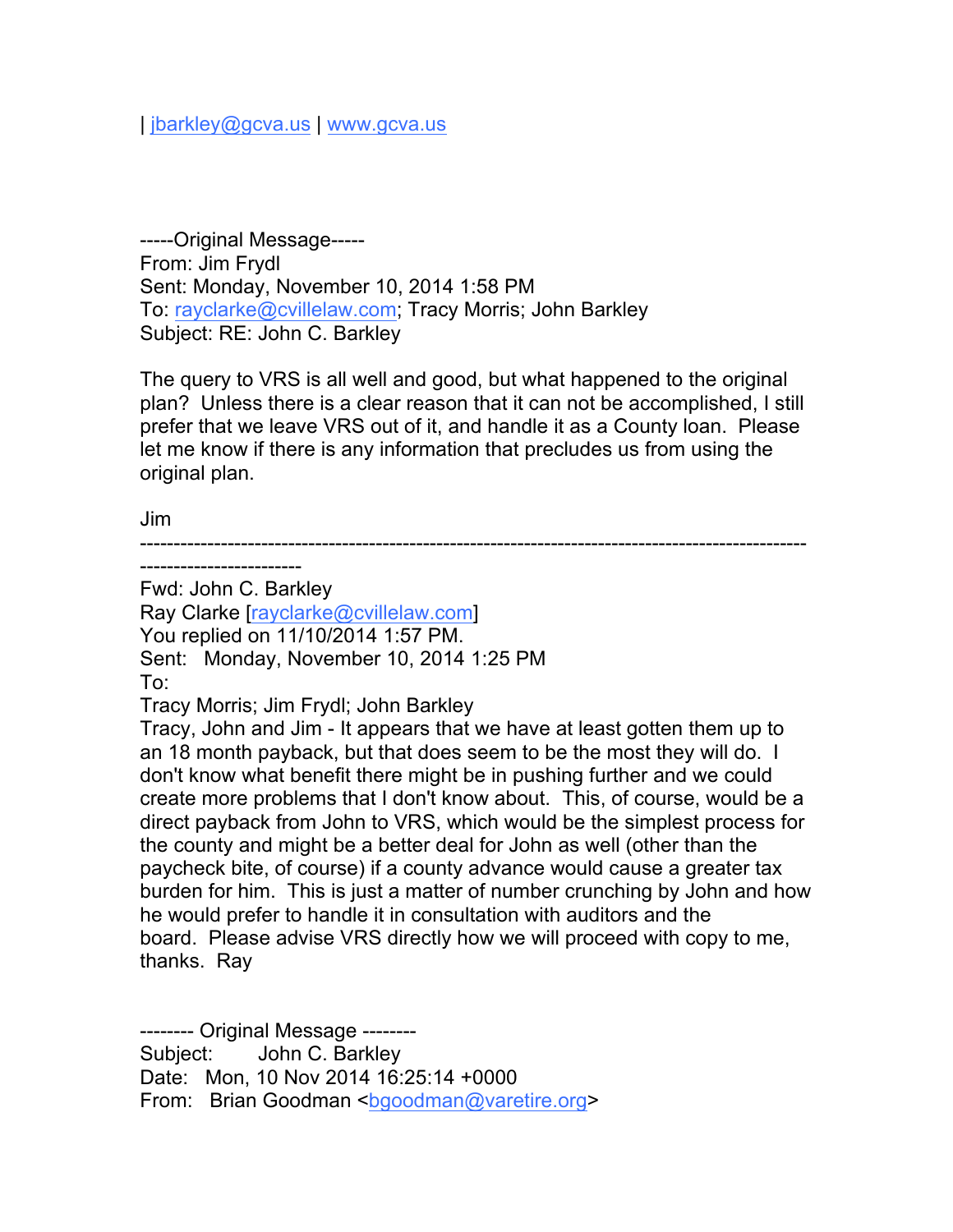## To: rayclarke@cvillelaw.com <rayclarke@cvillelaw.com>

I am responding to your inquiry of November 8, 2014 regarding the member contributions for Mr. Barkley and your voicemail message to Rohn Brown regarding VRS authority to collect unpaid member contributions for Mr. Barkley at a faster pace than the three years proposed by the County. Va. Code § 51.1-144(A) reads, "Each member shall contribute five percent of his creditable compensation for each pay period for which he receives compensation. The employer shall deduct the contribution payable by the member. Every employee accepting employment shall be deemed to consent and agree to any deductions from his compensation required by this chapter."

Va. Code § 51.1-144 $(F)(2)$  reads, "A person who becomes a member on or after July 1, 2010, shall be required to pay member contributions on a salary reduction basis in accordance with § 414(h) of the Internal Revenue Code in the amount of five percent of creditable compensation if the person is (i) a member covered by the defined benefit plan established under this chapter, (ii) a member of the State Police Officers' Retirement System under Chapter 2 (§ 51.1-200 et seq.), (iii) a member of the Virginia Law Officers' Retirement System under Chapter 2.1 (§ 51.1-211 et seq.), (iv) a member of the Judicial Retirement System under Chapter 3 (§ 51.1- 300 et seq.), or (v) earning the benefits permitted by § 51.1-138."

Va. Code § 51.1-144(F)(3) reads, "A member who is an employee of a county, city, town, or other local employer other than a local public school board, regardless of whether the member is a person who becomes a member on or after July 1, 2010, shall be required to pay member contributions on a salary reduction basis in accordance with § 414(h) of the Internal Revenue Code in the amount of five percent of creditable compensation as follows: (i) any member who commences or recommences employment on or after July 1, 2012, shall be required to contribute five percent of his creditable compensation upon commencing or recommencing employment and (ii) members in service on June 30, 2012, shall be required to contribute five percent of their creditable compensation no later than July 1, 2016. Such member described in subdivision (ii) shall contribute a minimum of an additional one percent of his creditable compensation beginning on each July 1 of 2012, 2013, 2014, 2015, and 2016, or until the member's contribution equals five percent of creditable compensation, but the county, city, town, or other local employer other than a local public school board may elect to require members to contribute more than an additional one percent each year, in whole percentages. In no case shall a member be required to contribute more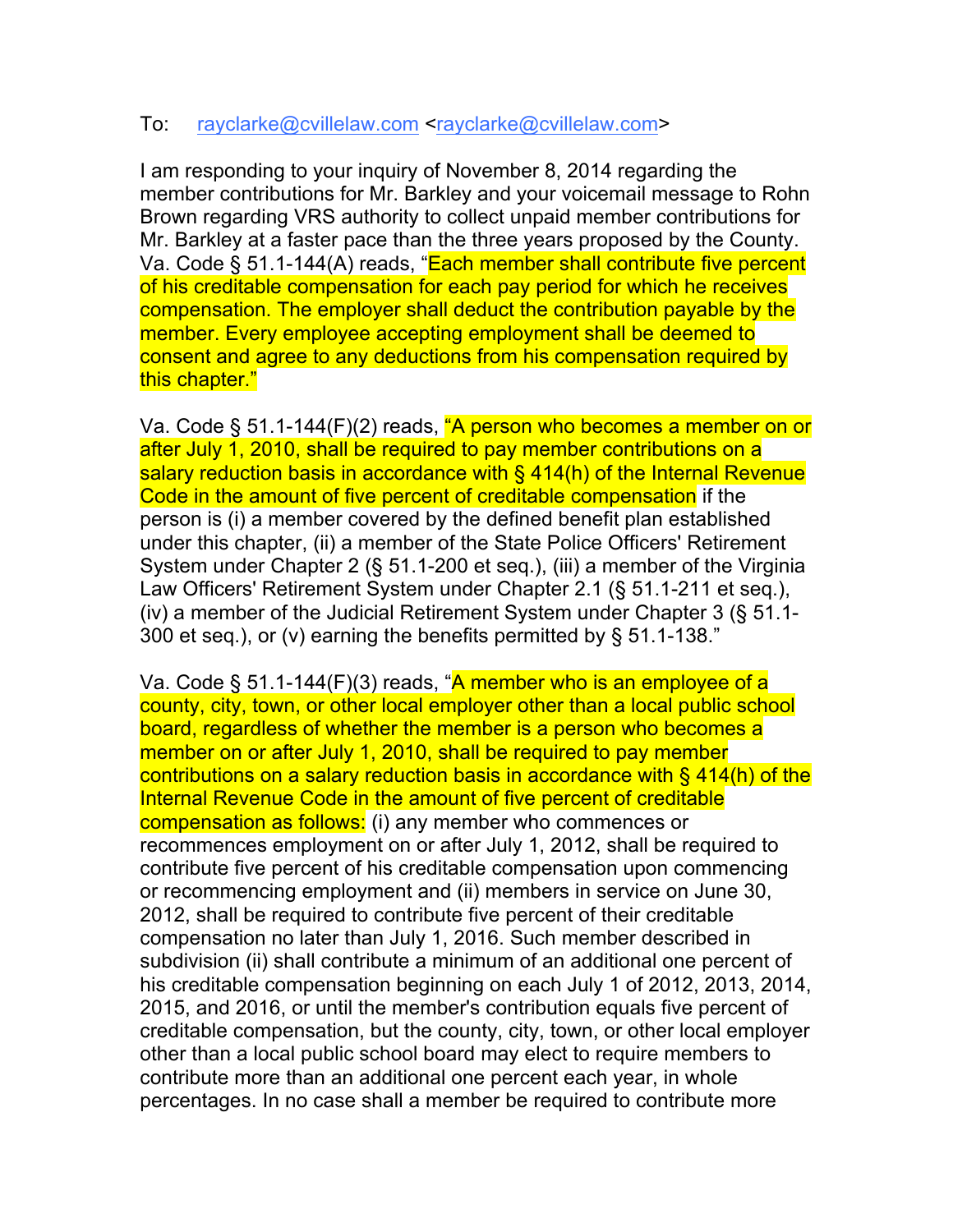than five percent of his creditable compensation for each pay period for which he receives compensation. No county, city, town, or other local employer other than a local public school board shall be allowed to elect to pay any amount of member contributions except to pay the difference between five percent and the employee contribution during the phase-in period described in this subdivision for a member who was in service on June 30, 2012."

By virtue of taking a refund of contributions in 2013 just prior to accepting employment with Greene County, Mr. Barkley is required to pay his entire 5% member contribution on a salary reduction basis. This obligation dates back to August 1, 2013, when Mr. Barkley should have been reported to VRS as a covered employee, and the unpaid obligation involves approximately one year of member contributions (and corresponding employer contributions). VRS has a duty and obligation under state law, the Internal Revenue Code, and Treasury regulations to ensure that it collects, and in this case recovers, member contributions on a timely basis.

Although there is no express statute dictating the terms of the repayment of member contributions in arrears, VRS does not accept repayment of the member contributions over three years. However, VRS will accept a repayment period of 18 months. Please let me know at your earliest convenience how the County wishes to proceed on this matter.

Thanks!

Brian J. Goodman

Legal Affairs and Compliance Coordinator Virginia Retirement System P.O. Box 2500, Richmond, VA 23218-2500 P:(804)344-3140 F:(804)786-1541 Toll Free: 1-888-827-3847 ext:3140

Striving to be the trusted leader in the delivery of benefits and services to those we serve.

NOTICE: This e-mail and any attachments to it may be privileged, confidential or contain trade secret information.

If this e-mail was sent to you in error, please notify me immediately by either reply e-mail or by phone.

Also, please do not use, disseminate, retain, print or copy the e-mail or its attachment.

You will be reimbursed for any reasonable expenses associated with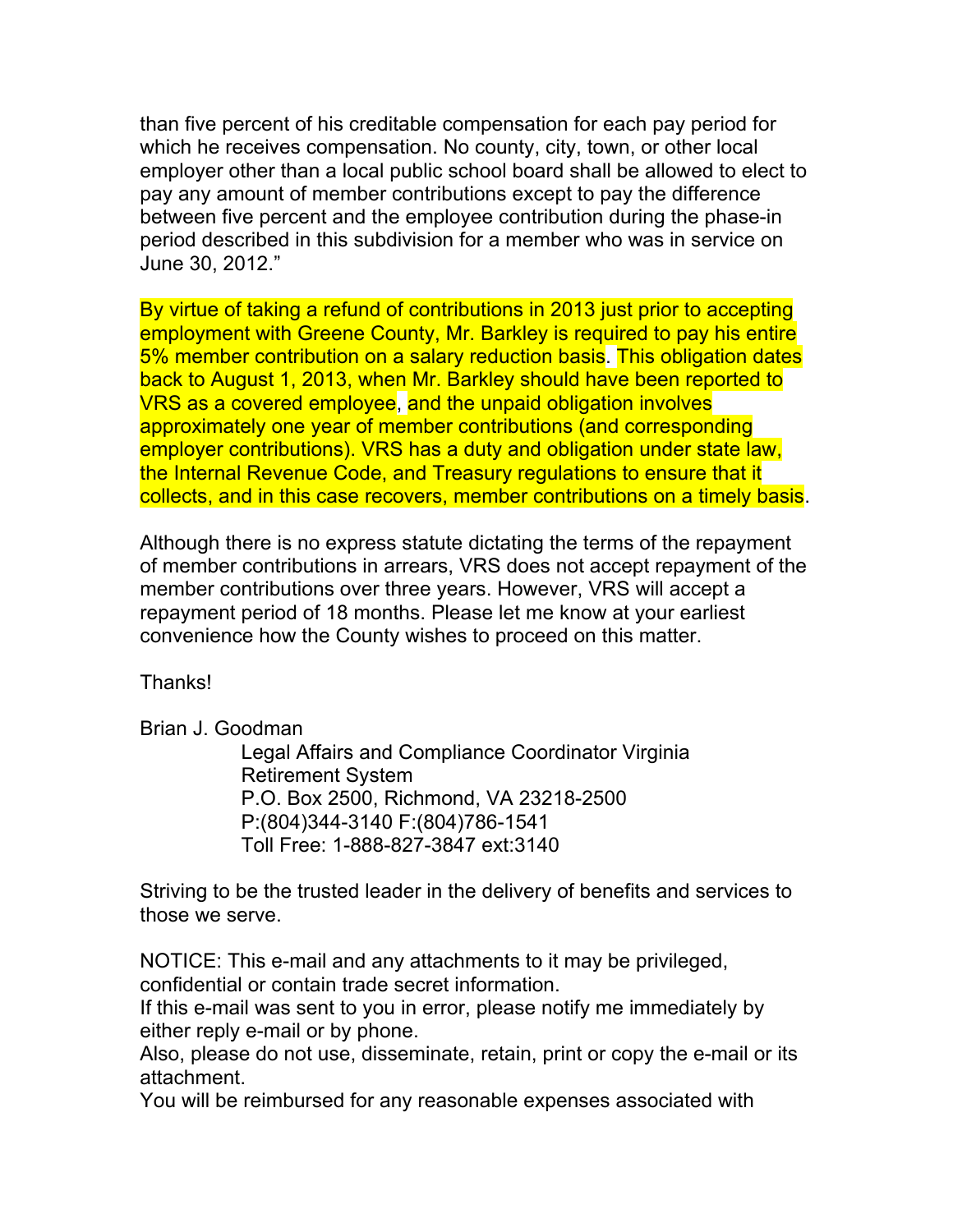destroying this e-mail and its attachments.

From: rayclarke@cvillelaw.com [mailto:rayclarke@cvillelaw.com] Sent: Saturday, November 08, 2014 4:25 AM To: Rohn Brown Cc: Tracy Morris; rayclarke@cvillelaw.com Subject: RE: Follow-up to your voice mail message from today

Thanks, Rohn. We are trying hard to do what needs to be done without unduly burdening our employee. There are tax consequences involved and both the employee and the VRS can be protected with a three year payout. We can assure payment by contract with the employee to protect VRS and can simultaneously protect the employee from financial hardship. Ray

-----Original Message----- From: "Rohn Brown" <rbrown@varetire.org> Sent: Friday, November 7, 2014 2:48pm To: "rayclarke@cvillelaw.com" <rayclarke@cvillelaw.com> Cc: "'tmorris@gcva.us" <tmorris@gcva.us> Subject: Follow-up to your voice mail message from today

Mr. Ray Clarke-

I received your voice mail this morning about the payment of the 5% member contribution for Mr. Barkley and I am currently seeking assistance from our legal affairs and compliance coordinator, Brian Goodman, whom you talked with before. Once I coordinate with him, we can address your question. Thanks.

Rohn

Description: Rohn Brown Employer Representative

Virginia Retirement System P.O. Box 2500, Richmond, VA 23218-2500 P:(804)775-3228 F:(804)786-1541 Toll-free: 1-888-827-3847 ext. 3228 Stay Updated! Subscribe to

Employer Update.

EMAILS TO AND FROM VRS ARE NOT SECURE Please do not send personal information, including full Social Security Numbers, in any email or attachment.

------------------------------------------------------------------------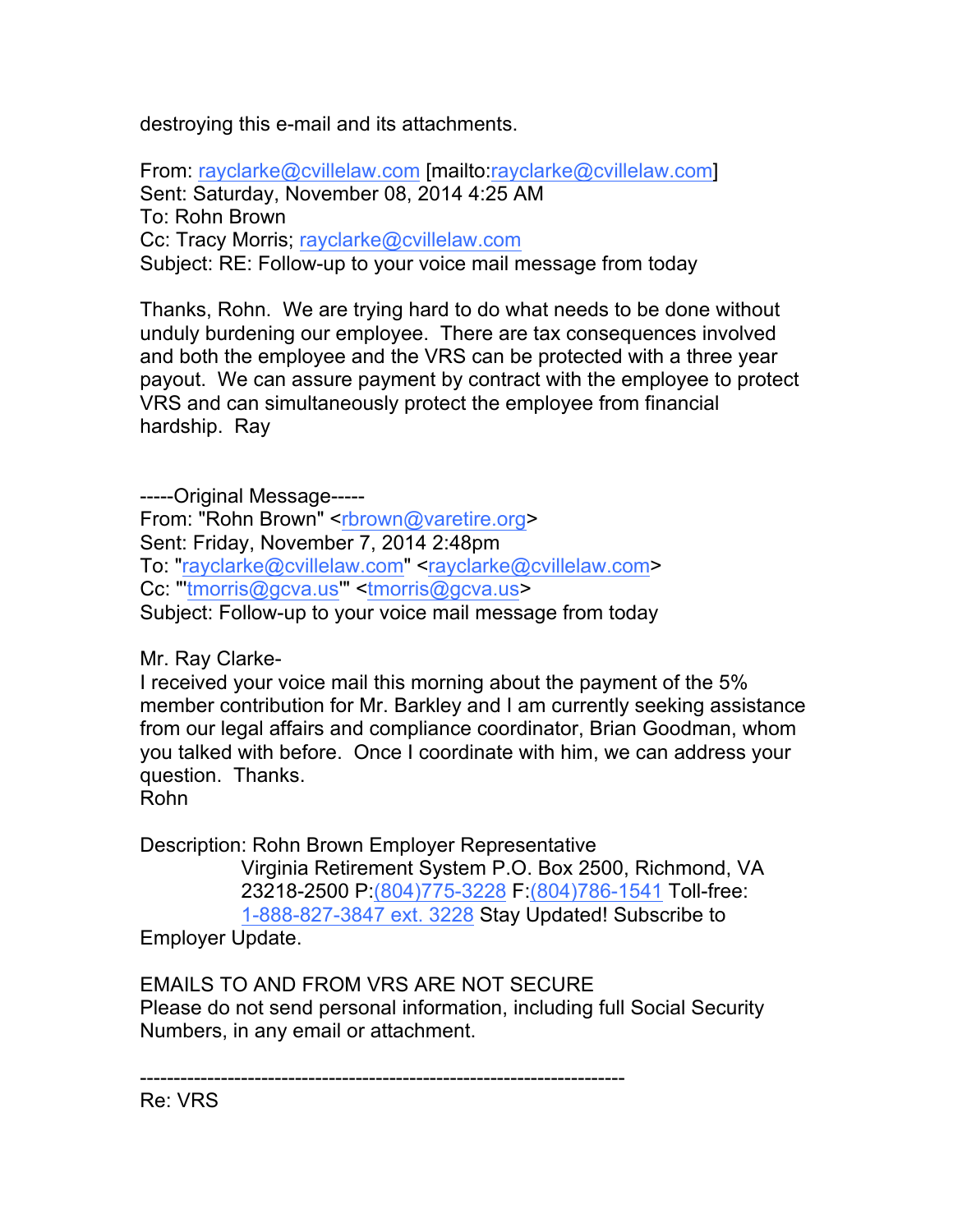Ray Clarke [rayclarke@cvillelaw.com] Sent: Thursday, November 06, 2014 12:06 PM To: Jim Frydl Don't ask me. I don't do taxes.

On 11/6/2014 10:21 AM, Jim Frydl wrote:

> Ray,

>

> The loan amount shouldn't be taxed upfront. That would amount to a double tax since he is already being taxed in his payroll.  $\bm{\geq}$  , and the set of the set of the set of the set of the set of the set of the set of the set of the set of the set of the set of the set of the set of the set of the set of the set of the set of the set of the set

> From: Ray Clarke [rayclarke@cvillelaw.com]

> Sent: Wednesday, November 05, 2014 8:22 AM

- > To: Jim Frydl
- > Subject: Re: VRS

>

> FOIA wasn't the only issue. I THINK the issue revolved around whether > this loan was actually an advance on salary (which it actually is), in

> which case it would be taxable in its entirety upon receipt, which

> would be a less advantageous method than John just paying it out over > the three year period. Hopefully we will resolve it prior to Tuesday. >

>

> On 11/4/2014 5:05 PM, Jim Frydl wrote:

>> Tracy mentioned that, but had not heard from VRS. I think that was suggested as a way to avoid creating a line item that someone might FOIA. I am not sure anyone would care to FOIA the line item and there is no reason to hide anything. I believe that we can take the lump sum from the paycheck and write a check for the loan amount and record it as a line item.

>>

>> Jim

 $\bm{\gg}$   $\bm{\gg}$   $\bm{\gg}$   $\bm{\gg}$   $\bm{\gg}$  . The contract of  $\bm{\gg}$  and  $\bm{\gg}$  and  $\bm{\gg}$  and  $\bm{\gg}$  and  $\bm{\gg}$  and  $\bm{\gg}$  and  $\bm{\gg}$  and  $\bm{\gg}$  and  $\bm{\gg}$  and  $\bm{\gg}$  and  $\bm{\gg}$  and  $\bm{\gg}$  and  $\bm{\gg}$  and  $\bm{\gg}$ 

- >> From: Ray Clarke [rayclarke@cvillelaw.com]
- >> Sent: Tuesday, November 04, 2014 3:28 PM
- >> To: Jim Frydl
- >> Subject: Re: VRS

>>

>> Not so simple as you might hope. Tax consequences make it a better >> deal for John if he agrees to pay his share directly to VRS. Tracy

>> was to check with him to see if he would be OK with that over the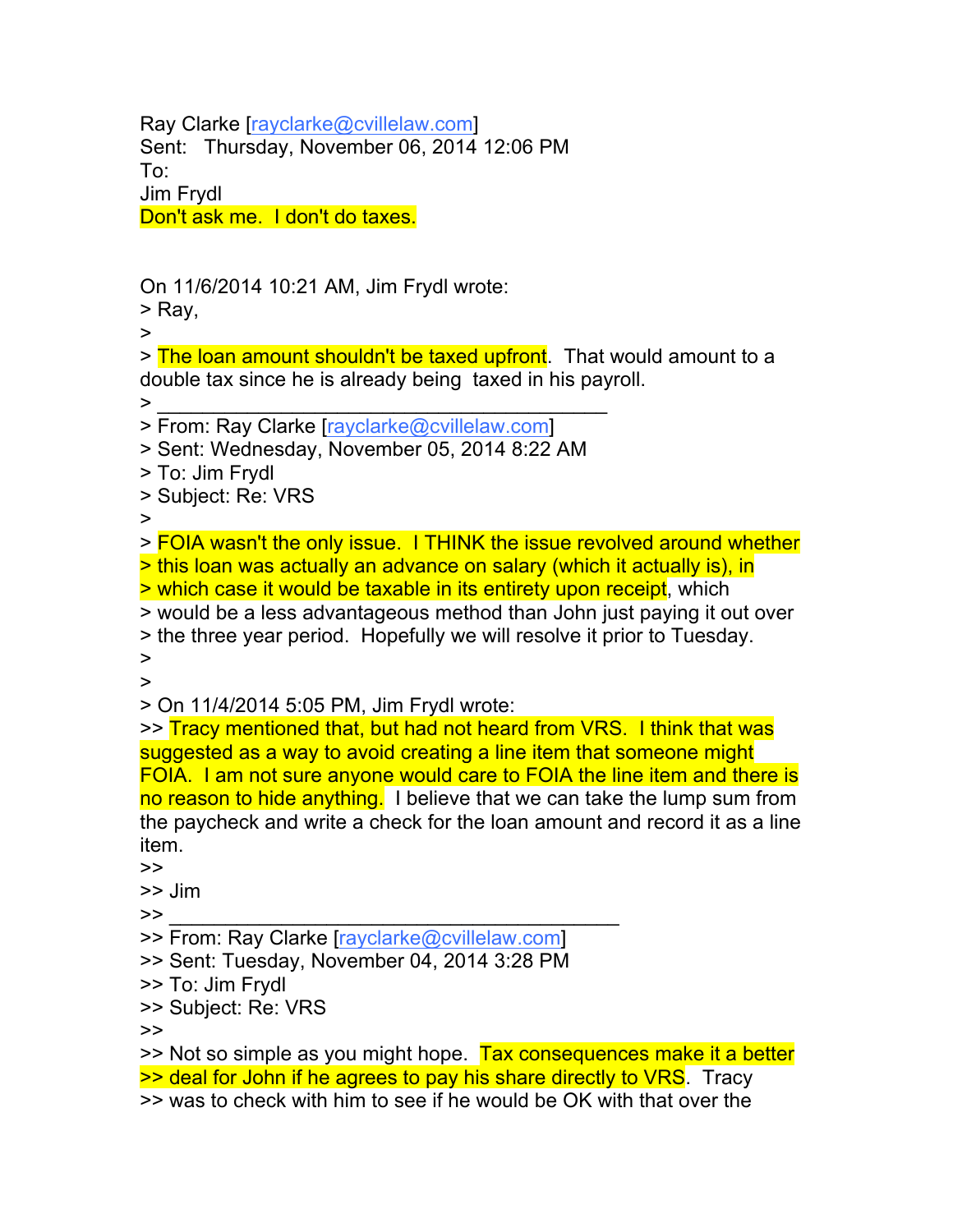>> same three year period, but with set monthly deductions. If so, then >> no problems that I see (I think that's OK with VRS, but not sure), >> and the county is off the hook with no need for a contract. Tracy is >> out of the office till Thursday, so I can't confirm with her where the story line sits.

>> >> On 11/4/2014 2:33 PM, Jim Frydl wrote:

>>> Ray,

>>>

>>

>>> I am just following up to make sure we have the lump sum payment plan resolved for the next meeting. It will be nice to have this simple oversight become a thing of the past.

>>>

>>> Jim

-----------------------------------------------------------------------------------------------

RE: VRS! John Barkley Sent: Tuesday, November 04, 2014 3:06 PM To: Jim Frydl Okay thanks. Sounds good. I was just trying to get the matter closed this week.

John C. Barkley, County Administrator

County of Greene 40 Celt Road | P.O. Box 358 | Stanardsville, VA 22973 Ph (434) 985-5201 | jbarkley@gcva.us | www.gcva.us

-----Original Message----- From: Jim Frydl Sent: Tuesday, November 4, 2014 3:02 PM To: John Barkley Subject: RE: VRS!

John,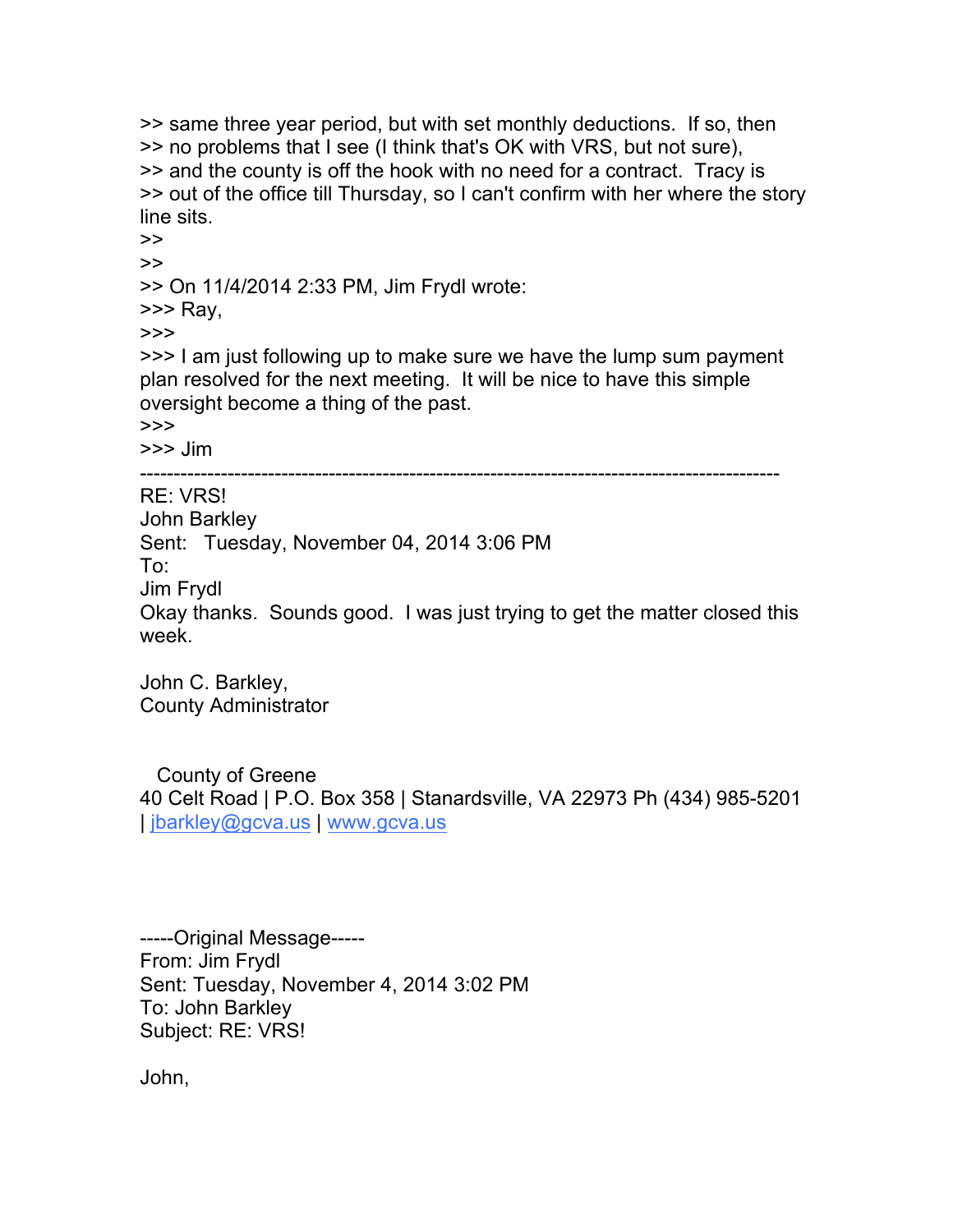The thought was to get VRS completed and caught up. The money would be to offset the lump sum payment to VRS. No additional accounting and no impact on you, positive or negative. Then sometime during the next three years, at your leisure, you would pay the County.

Jim

From: John Barkley Sent: Tuesday, November 04, 2014 2:42 PM To: Jim Frydl Subject: RE: VRS!

 $\overline{\mathcal{L}}$  , and the set of the set of the set of the set of the set of the set of the set of the set of the set of the set of the set of the set of the set of the set of the set of the set of the set of the set of the s

I might be misunderstanding. I was not counting on a lump sum withdrawl from my pay. It would be easier to handle by setting up a monthly additional payment of 5% over a one year period, which is what VRS has offered, for my contribution to make up for last year, like this:

The Board pays VRS the \$13.7 k next week as last year's employer contribution. John gets \$5.7 k next week from the Board. John pays VRS an additional 5% via monthly payroll deduction over the course of a year to make up for last year's employee contribution so that it is not all taken out at once. John signs an agreement to pay the \$5.7k back to the County within 3

years.

Almost everyone is happy.

John C. Barkley, County Administrator

County of Greene 40 Celt Road | P.O. Box 358 | Stanardsville, VA 22973 Ph (434) 985-5201 | jbarkley@gcva.us | www.gcva.us

-----Original Message----- From: Jim Frydl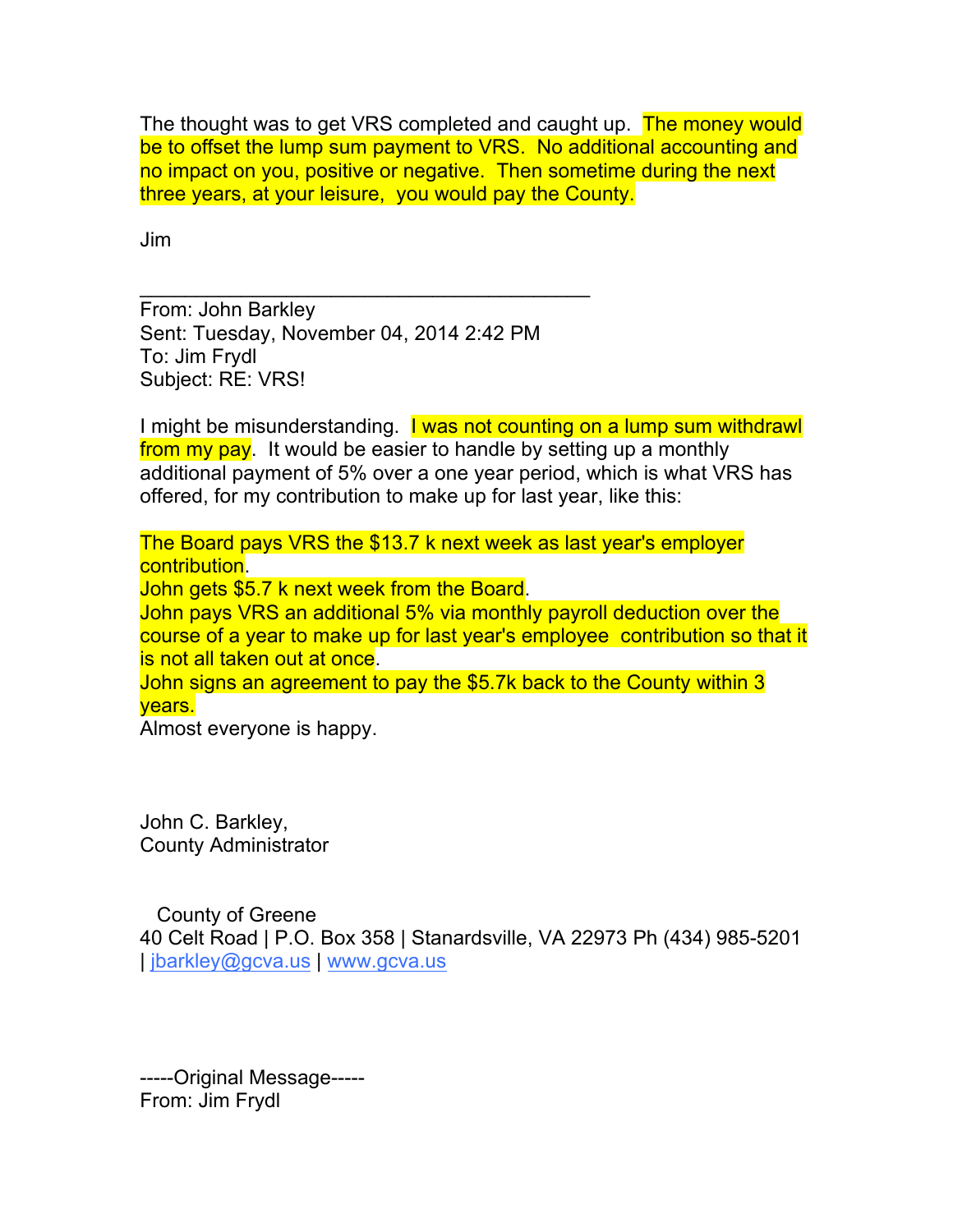Sent: Tuesday, November 4, 2014 12:33 PM To: John Barkley Subject: RE: VRS!

The 5,713.76 is the lump sum for the time that you were not enrolled. I am not sure if that includes this year and last or just last year. We would give you that money to cover the lump sum withdrawal from your pay and then you would pay that back within the next three years. If you must pay double (10%) it would only be to cover the one or two months from this year between your anniversary date and when we started with the 5% withholding.

Jim

From: John Barkley Sent: Tuesday, November 04, 2014 11:48 AM To: Jim Frydl Subject: RE: VRS!

 $\overline{\mathcal{L}}$  , and the set of the set of the set of the set of the set of the set of the set of the set of the set of the set of the set of the set of the set of the set of the set of the set of the set of the set of the s

I think I am okay for the past two months as I was enrolled and have made the contribution.

It's the 5% per month that wasn't paid from my salary over the last year that I will be paying for the next year to bring my contribution up to current. My understanding is that and additional 5% will be deducted for the next 12 months, or 10%, to account for the period August 2013 - August 2014. So for one year I will pay 10%, and then it will revert back to the normal VRS 5% payroll deduction.

John C. Barkley, County Administrator

County of Greene 40 Celt Road | P.O. Box 358 | Stanardsville, VA 22973 Ph (434) 985-5201 | jbarkley@gcva.us | www.gcva.us

-----Original Message----- From: Jim Frydl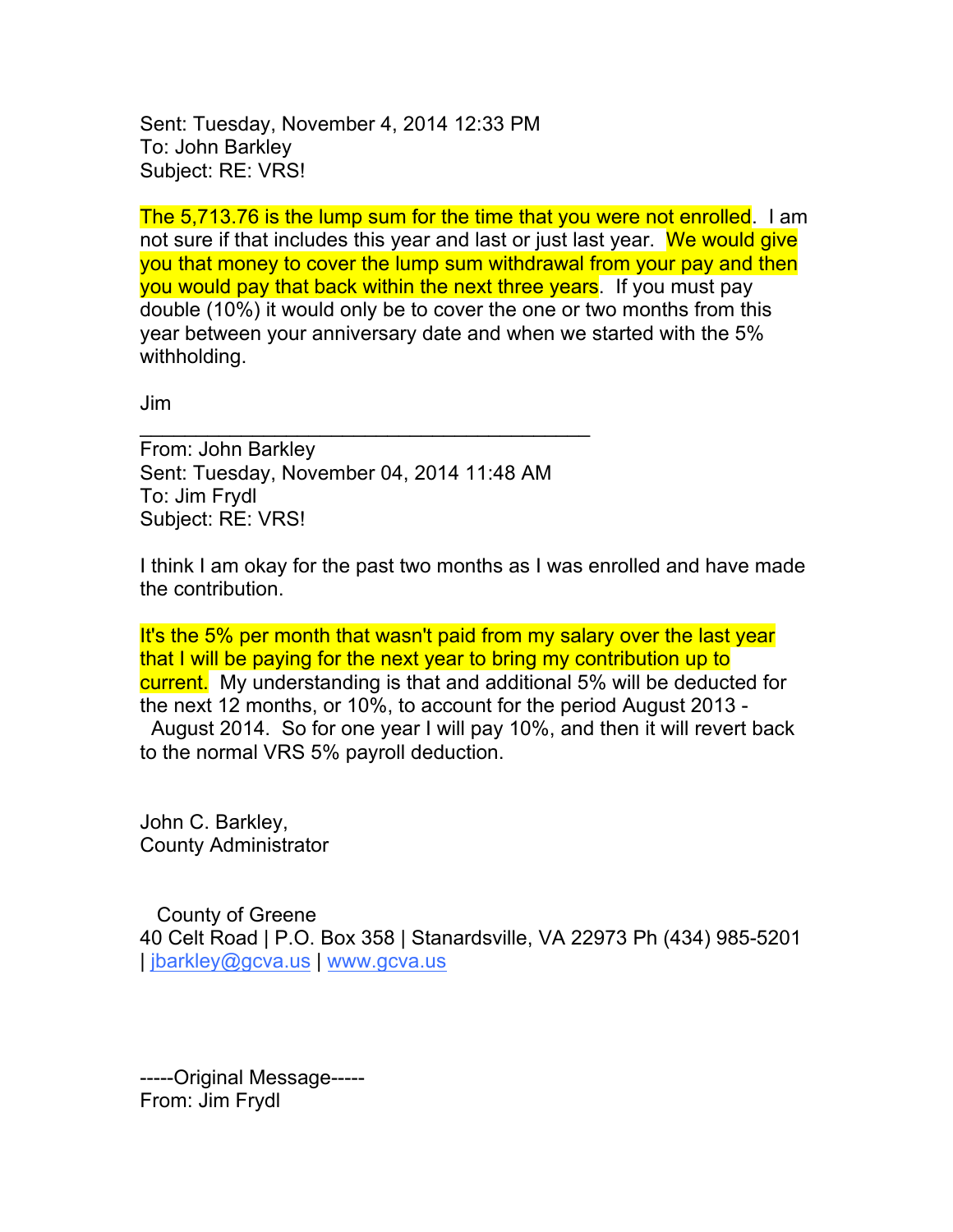Sent: Tuesday, November 4, 2014 11:31 AM To: John Barkley Subject: RE: VRS!

John,

The 10% is for the makeup of August and September of this year? Just the two months right?

Jim

From: John Barkley Sent: Tuesday, November 04, 2014 8:57 AM To: Jim Frydl Subject: VRS!

 $\mathcal{L}_\text{max}$  , which is a set of the set of the set of the set of the set of the set of the set of the set of the set of the set of the set of the set of the set of the set of the set of the set of the set of the set of

Jim,

Per our recent discussion, I am requesting that you direct the finance director to issue me a check next week in the amount of \$5,713.76.00 upon approval by the Board of the second reading in the VRS matter. I am requesting this directive now because it is important that the check be processed this week in anticipation of the Board's action, as many others are each meeting week, and to allow me time to make financial arrangements to prepare for the 10% payroll deduction that will begin at the end of this month.

Thanks!

--

John C. Barkley, County Administrator

[cid:image001.png@01CFF80D.5DBCEEC0] County of Greene 40 Celt Road | P.O. Box 358 | Stanardsville, VA 22973 Ph (434) 985-5201 | jbarkley@gcva.us<mailto:jbarkley@gcva.us> | www.gcva.us<http://www.gcva.us/>

---------------------------------------------------------------------------------------------------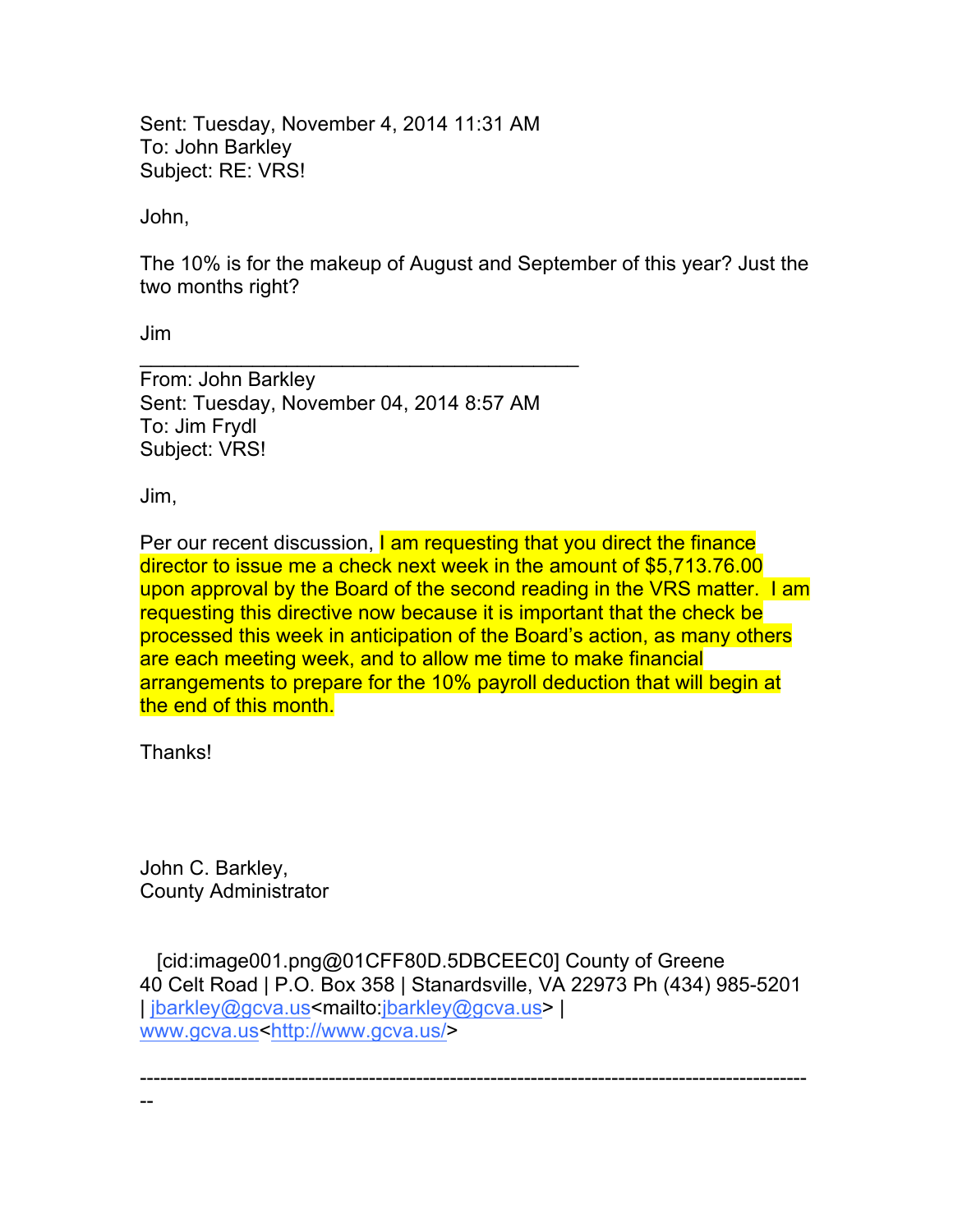RE: Greene VRS Matthew McLearen [mmclearen@rfca.com] You replied on 10/28/2014 1:35 PM. Sent: Tuesday, October 28, 2014 1:32 PM To: Jim Frydl Mr. Frydl, A copy of the board minutes would be sufficient.

Thank you. Matt

Matthew A. McLearen, CPA, CFE Member Robinson, Farmer, Cox Associates 530 Westfield Road P.O. Box 6580 Charlottesville, VA 22901 www.rfca.com (434)973-8314 ph. (434)974-7363 fax

This message (including any attachments) contains confidential information intended for a specific individual and purpose, and is protected by law. If you are not the intended recipient, you should delete this message. Any disclosure, copying, or distribution of this message, or the taking of any action based upon it, is strictly prohibited.

-----Original Message----- From: Jim Frydl [mailto: Jim.Frydl@gcva.us] Sent: Tuesday, October 28, 2014 1:21 PM To: Matthew McLearen Subject: RE: Greene VRS

Matt,

Thanks. The employee was enrolled as soon as the discrepancy was discovered. The payment covering last year is simply awaiting board allocation. We will have the first reading tonight, and vote to allocate at our November 11th meeting. Is this note sufficient to meet your requirements? would you also need a copy of the board minutes from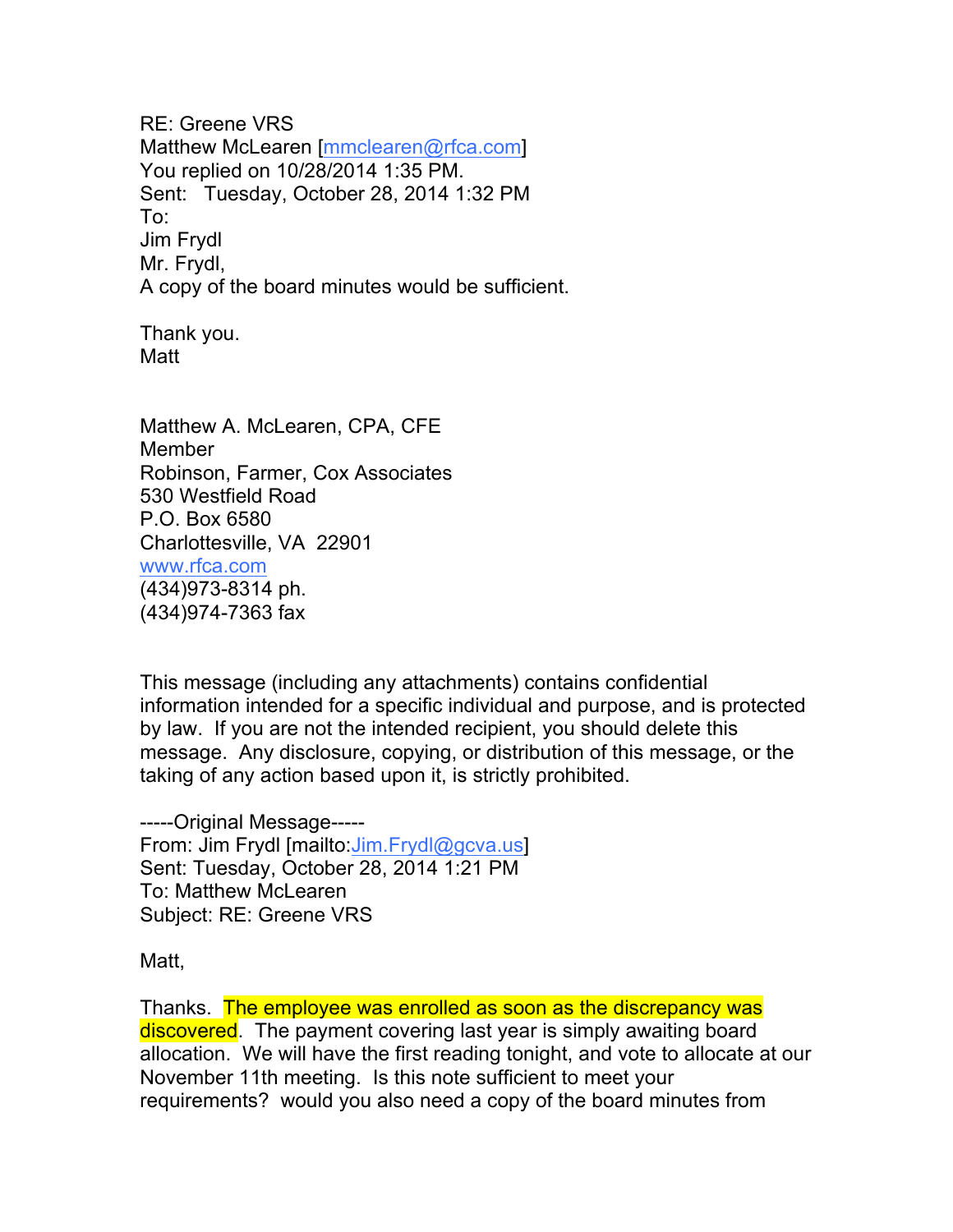tonight?

Thanks,

Jim

From: Matthew McLearen [mmclearen@rfca.com] Sent: Tuesday, October 28, 2014 1:22 PM To: Jim Frydl Subject: RE: Greene VRS

 $\overline{\mathcal{L}}$  , and the set of the set of the set of the set of the set of the set of the set of the set of the set of the set of the set of the set of the set of the set of the set of the set of the set of the set of the s

Dear Mr. Frydl,

The report to the Auditor of Public Accounts will report the discrepancy or error. However, the action taken to resolve the matter can and will be reported to the APA as well. Therefore the actual processing of the VRS payment does not necessarily need to be appropriated or paid prior to audit fieldwork on November 10th, but a definitive corrective action plan needs to be established by that time. The corrective action plan will be communicated in the report to the APA.

Do not hesitate to contact me if you have additional questions.

-Matt

Matthew A. McLearen, CPA, CFE Member Robinson, Farmer, Cox Associates 530 Westfield Road P.O. Box 6580 Charlottesville, VA 22901 www.rfca.com (434)973-8314 ph. (434)974-7363 fax

This message (including any attachments) contains confidential information intended for a specific individual and purpose, and is protected by law. If you are not the intended recipient, you should delete this message. Any disclosure, copying, or distribution of this message, or the taking of any action based upon it, is strictly prohibited.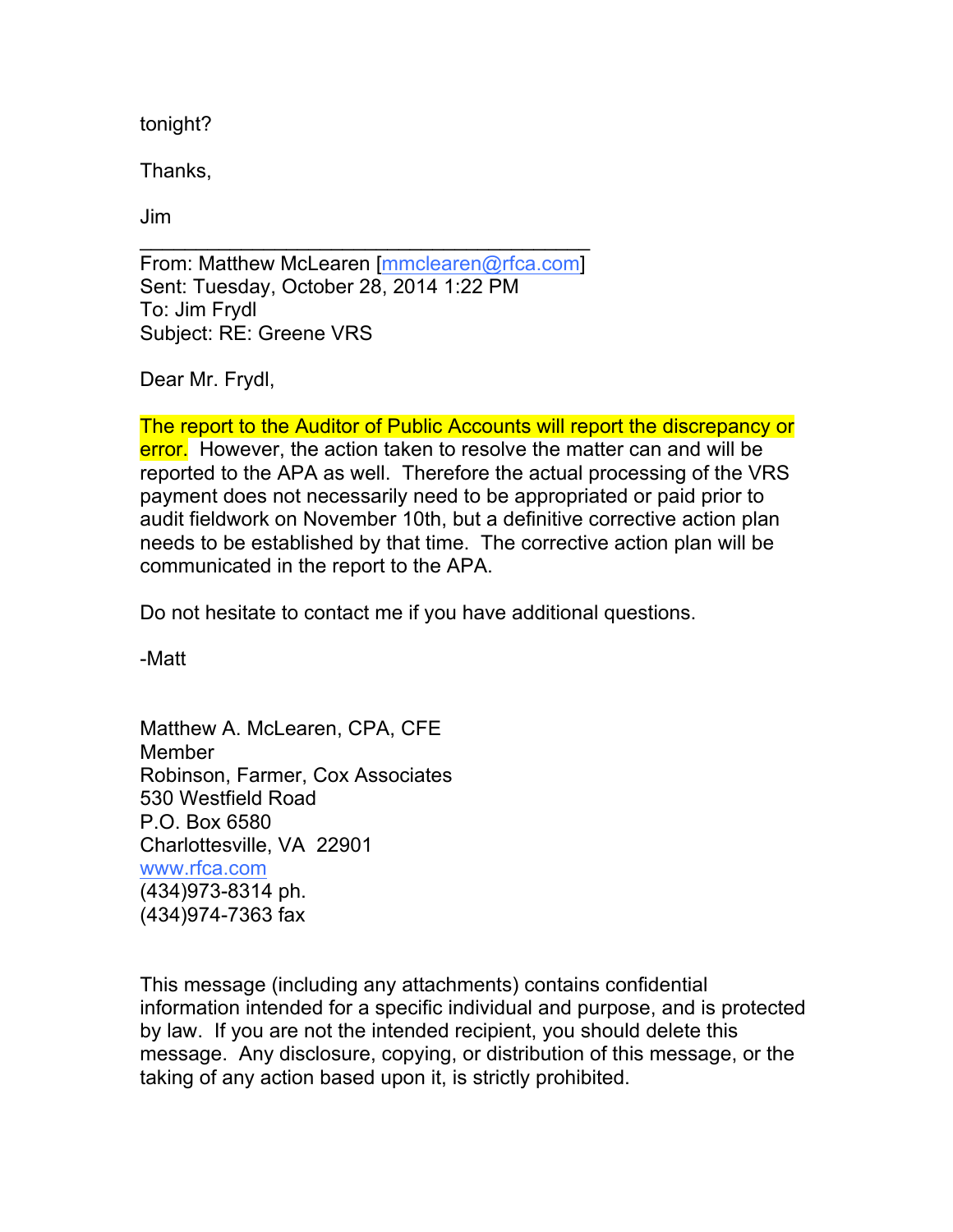-----Original Message----- From: Jim Frydl [mailto:Jim.Frydl@gcva.us] Sent: Tuesday, October 28, 2014 9:37 AM To: Matthew McLearen Subject: Greene VRS

Matt,

Thanks for all your hard work helping Greene. I have a timing question regarding the outstanding payback to VRS for the employee we failed to enroll. The Board process for allocating funds is usually to have two readings before allocating funds. That would push the actual payment to VRS beyond your next visit on November 10. Would that force you as auditor to generate a negative or deficient report to the APA? If that is the case we will suspend our bylaws and allocate the funds tonight. If it is not urgent we can follow our standard procedure and allocate the funds at the November 11 meeting. Please let me know something as soon as possible.

Thank you,

Jim Frydl Chairman Greene County Board of Supervisors.

--------------------------------------------------------------------------------------------------- ------- VRS Status Tracy Morris You replied on 11/10/2014 5:17 PM. Sent: Monday, November 10, 2014 4:55 PM To:

John Barkley; Jim Frydl; David Cox; rayclarke@cvillelaw.com

I have provided John a copy of the register for the upcoming November payroll. Once the Board of Supervisors has approved the contract and the second reading, I will instruct Lisa to pay the County's portion and John's portion to VRS. Kim will be instructed to process a check to John which will be given to him with his monthly payroll. The County will pay employees on the 25th of this month because of the holiday. Please let me know if there is anything further you need from me. I am out of the office on Wednesday with appointments, but can be available for the meeting if needed.

I will notify VRS and the auditors after this issue has been resolved.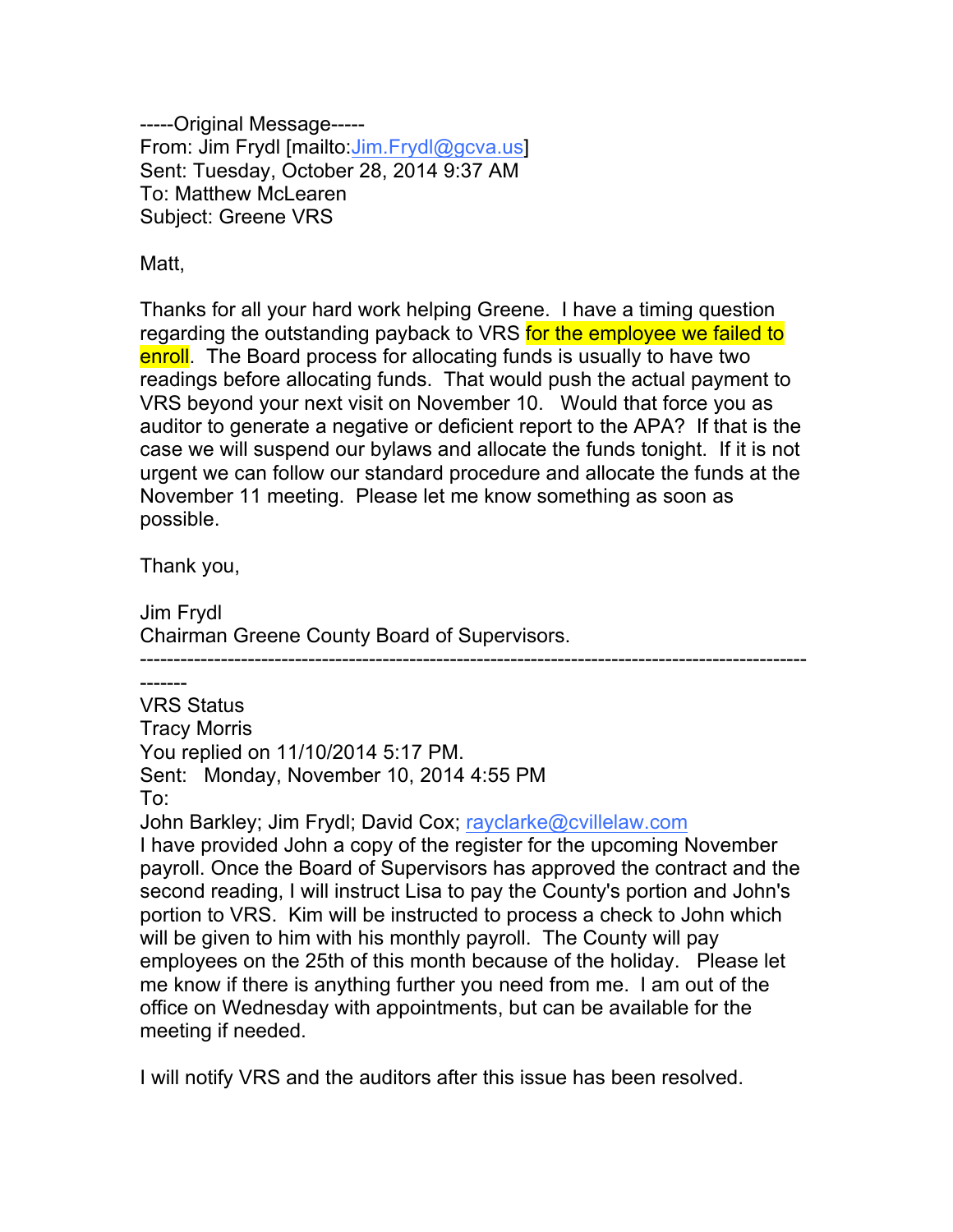Thanks!

Tracy J. Morris, MPA Deputy County Administrator Finance Director County of Greene (434) 985-5201 Phone (434) 985-3705 Fax

---------------------------------------------------------------------------------------------------

- Re: FW: VRS Status Ray Clarke [rayclarke@cvillelaw.com] You replied on 10/24/2014 5:13 PM. Sent: Friday, October 24, 2014 1:17 PM To: Tracy Morris; Jim Frydl I would recommend this be on the executive session agenda on Tuesday. We do need resolution.

--------------------------------------------------------------------------------------------- FW: VRS Status Tracy Morris Sent: Friday, October 24, 2014 12:43 PM To: Jim Frydl Cc: Matthew McLearen [mmclearen@rfca.com]; rayclarke@cvillelaw.com Please read the email below. David knows that I am forwarding this to all of you.

Tracy J. Morris, MPA Deputy County Administrator Finance Director County of Greene (434) 985-5201 Phone (434) 985-3705 Fax

From: David Cox Sent: Monday, October 20, 2014 6:45 PM To: Tracy Morris Subject: RE: VRS Status

 $\overline{\mathcal{L}}$  , and the set of the set of the set of the set of the set of the set of the set of the set of the set of the set of the set of the set of the set of the set of the set of the set of the set of the set of the s

Tracy, Per conservation between Ray Clarke and Jim Frydl on 9-23-2014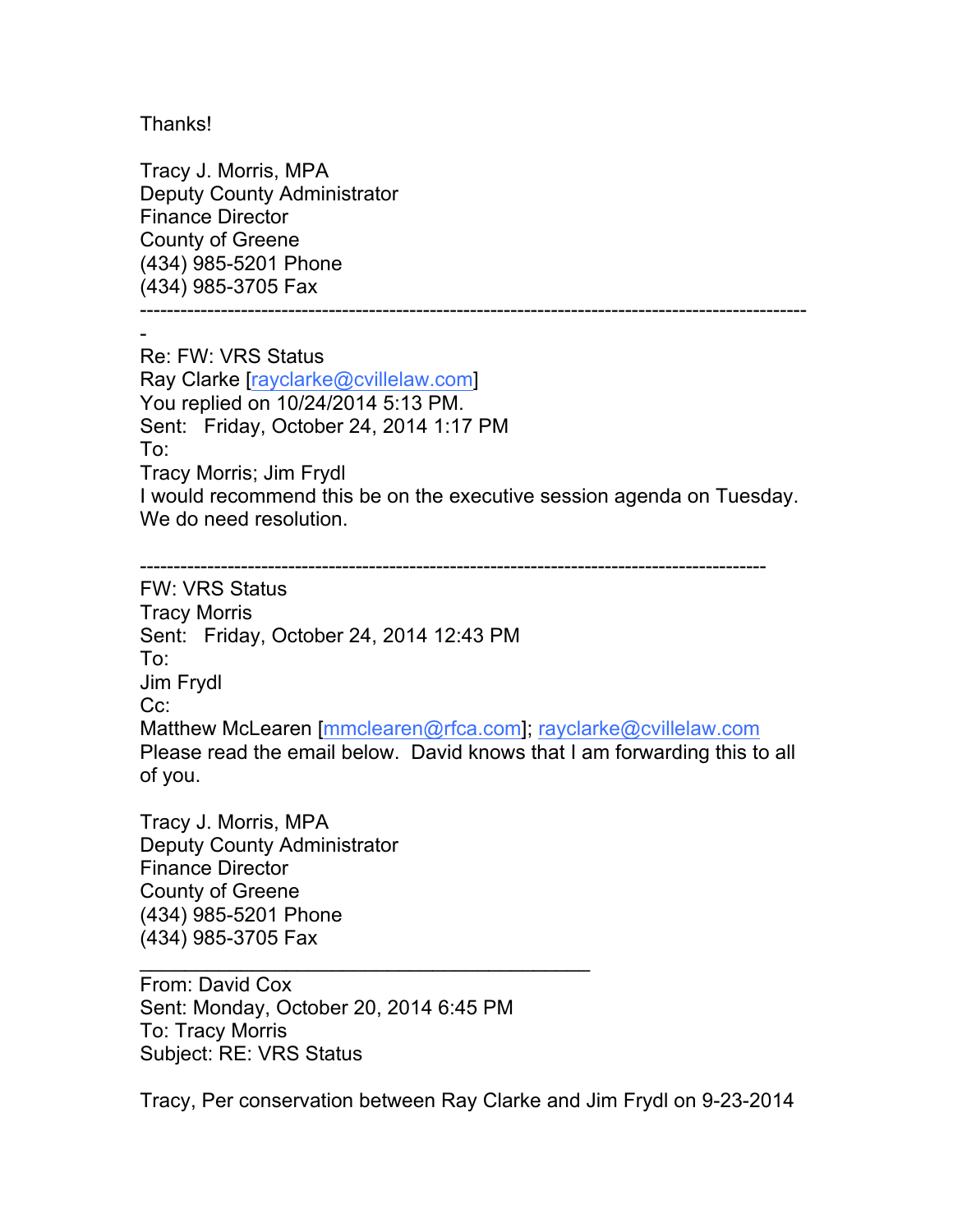@ 5:15 pm the VRS issue was taken care of and that the county was to pay their part now and a monthly payment plan for Mr. Barkley. Mr. Clarke also stated that it appeared that we were trying to make up rules as we go along. It appears to me that this matter is causing a big problem doing payroll for two months. I know that we have the auditors coming next month and what is this going to look like to them.

---------------------------------------------------------------------------------------------------

-----------------

Sent: Friday, October 17, 2014 1:31 PM To: Jim Frydl; David Cox Cc: Matthew McLearen [mmclearen@rfca.com] Jim/David:

Please advise as to how I am to proceed with the pending VRS issue. Lisa is waiting to process payroll.

Thanks! Tracy J. Morris, MPA Deputy County Administrator Finance Director County of Greene (434) 985-5201 Phone (434) 985-3705 Fax

---------------------------------------------------------------------------------------------------

------------------

RE: VRS Issue - Confidential Rohn Brown [rbrown@varetire.org] Sent: Tuesday, September 23, 2014 8:17 PM To: Tracy Morris Cc: Lisa Herring; Jim Frydl; David Cox; rayclarke@cvillelaw.com; Matthew McLearen [mmclearen@rfca.com]; Marie Daniels [MDaniels@varetire.org] Tracy-I received your email and am on VRS travel until Friday. I have copied Marie Daniels, VRS Employer Representative, who also works with the political subdivisions. Marie knows about your county administrator's situation and is also familiar with the reporting requirements in myVRS

Navigator. Her direct line is 804-344-3197. Thanks.

Rohn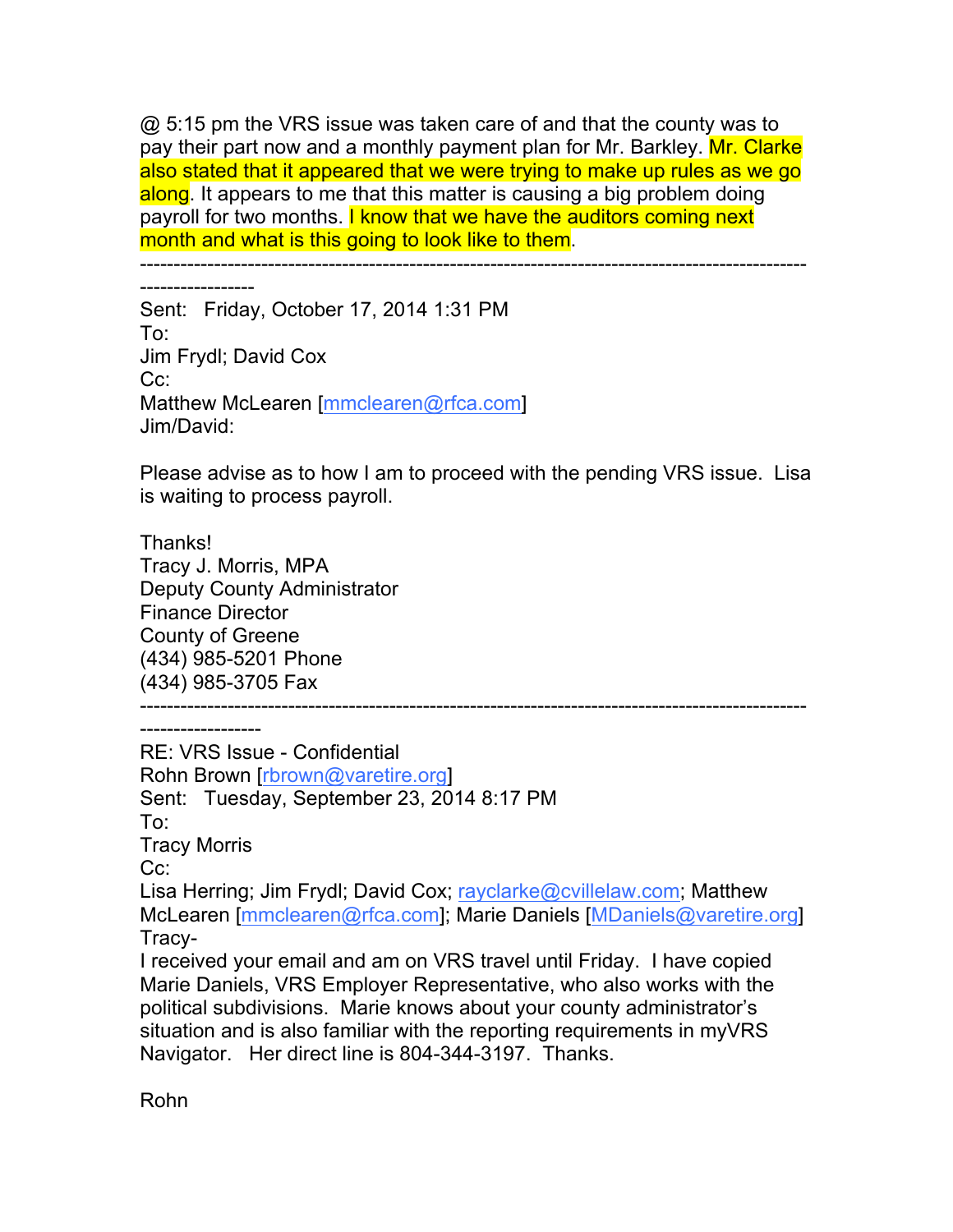Description: Rohn Brown Employer Representative Virginia Retirement System P.O. Box 2500, Richmond, VA 23218-2500 P:(804)775-3228 F:(804)786-1541 Toll-free: 1-888-827-3847 ext. 3228 Stay Updated! Subscribe to Employer Update.

## EMAILS TO AND FROM VRS ARE NOT SECURE Please do not send personal information, including full Social Security Numbers, in any email or attachment.

--------------------------------------------------------------------------------------------------

------------------------------------------------

Sent: Tuesday, September 23, 2014 5:35 PM To: rbrown@varetire.org Cc: Lisa Herring; Jim Frydl; David Cox; rayclarke@cvillelaw.com; Matthew McLearen [mmclearen@rfca.com] Attachments: VRS Decision.pdf (40 KB)[Open as Web Page] Rohn:

I was notified this afternoon after 4:00 p.m. by the County Attorney of the decision from the VRS attorney. Per the attached fax cover sheet, Mr. John Barkley's effective date with VRS is 8-1-2013. I spoke with the Chairman of the Board after 4:30 p.m. and notified him of the final decision. We have a Board Meeting tonight and it is possible this item may be discussed during Executive Session.

My immediate concern is that our direct deposit is due to the bank tomorrow morning. Per my discussion with the Chairman this afternoon, we entered Mr. Barkley's information into the VRS system on 9/12/2014 per your email in order to calculate the amount due by the County and Mr. Barkley. Mr. Barkley's information will be left in the VRS system with an effective date of August 1, 2013. For the September payroll, we will only be processing the current month contribution for Mr. Barkley and the County. The Board of Supervisors must approve the County's payment from August 2013 - August 2014 as this amount is not in the current budget. The final decision will be discussed with Mr. Barkley and a payment option agreed upon to reimburse his portion. Lisa and I will